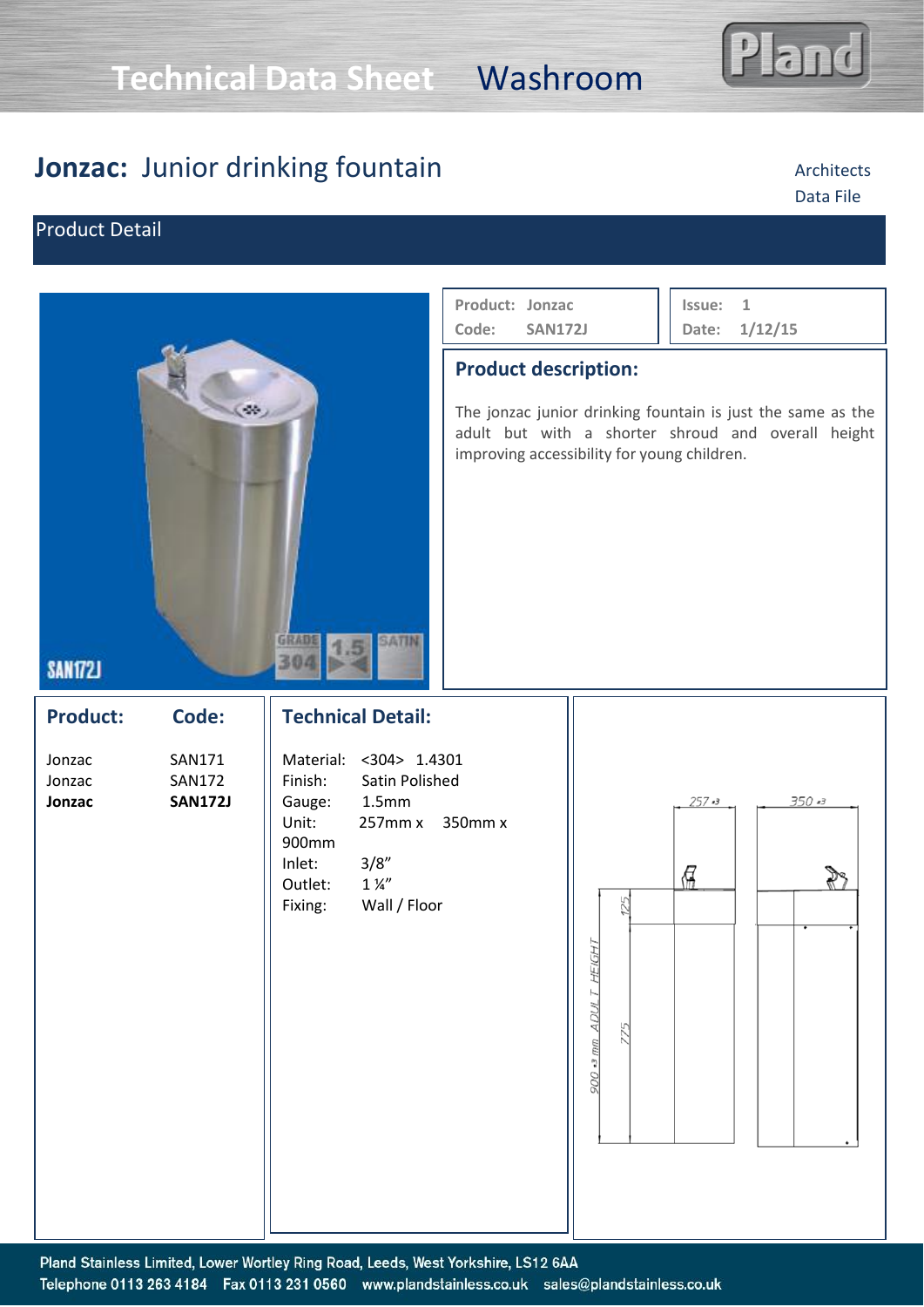**Technical Data Sheet** Washroom



## **Jonzac:** Junior drinking fountain

### Packaging Detail

**Packing Dimensions Approx.:** 710mm x 280mm x 340mm

**Total Weight:** 10.5kg

**Materials Used:** Shrink wrap/ blue Nomafoam/ bubble wrap

**Item Supplied With Product Label**

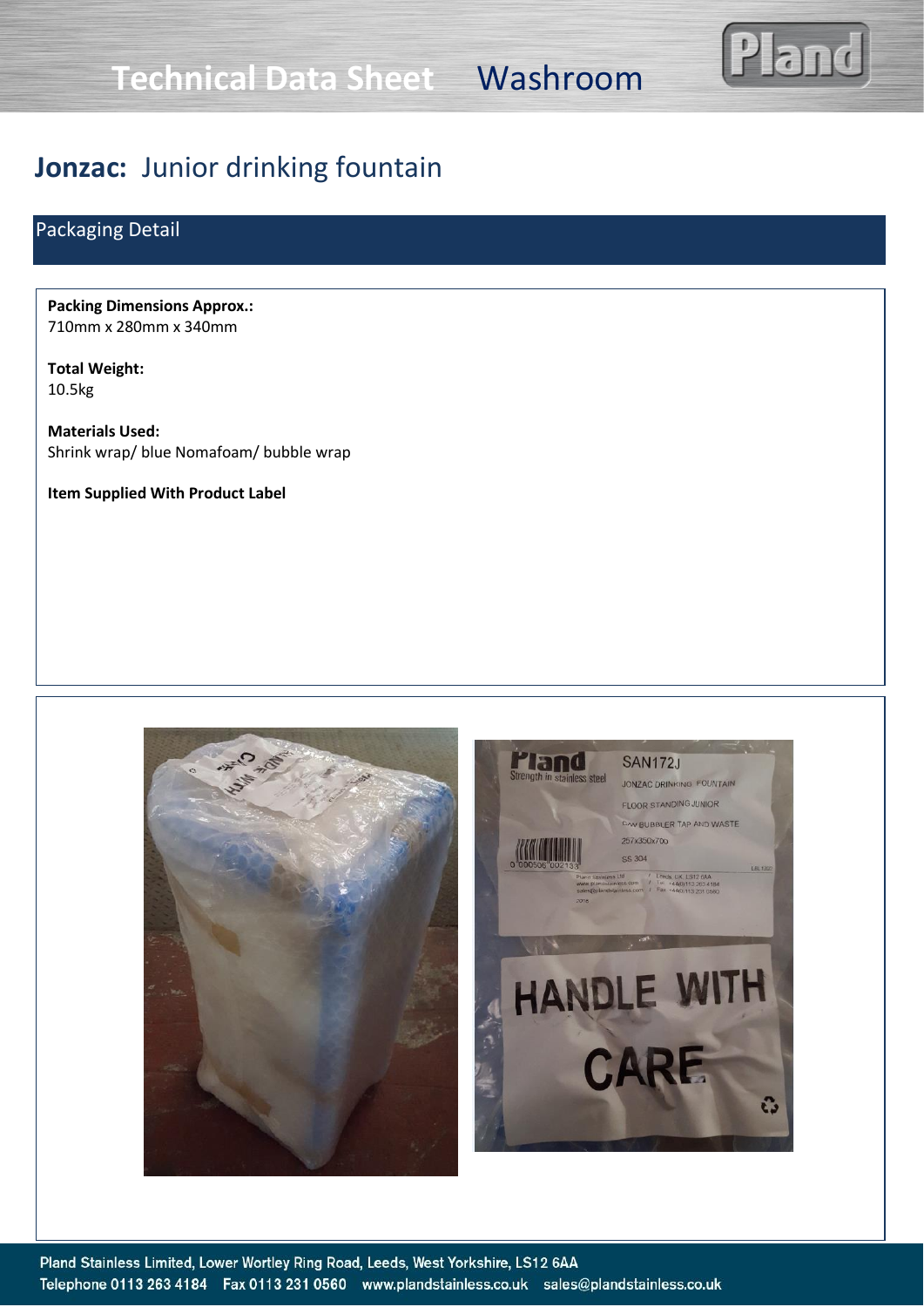

### Care Of Your Product

#### **HANDLING AND FIXING CAUTION**

Take care when handling and fixing this product. Exposed edges of the stainless steel, including tap holes, upstand, overflows and wastes etc. may cause harm if handled without due caution. When using the fixing clips supplied with inset sinks avoid touching the two prongs on the area of the clip that grips the underside of the worktop.

#### **TO THE STOCKIST**

Please store products in a cool, dry area.

Sinks should, where possible be stood on their ends supported by battens with the bowl uppermost. If sinks are nested with bowls inside one another, place some dry cushioning material between them to protect the surfaces.

#### **TO THE INSTALLER**

**DO** handle with care to avoid scuffs and scratches during installation.

**DO** check that edges of sinks are dead level so that water will flow off the draining board.

**DO NOT** over-tighten plumbing or other mechanical fixtures.

**DO NOT** remove the plastic protective film applied to certain products until all installation work has been completed.

**DO NOT** stand/kneel on the drainer of sinks.

**DO NOT** drop mortar, plaster or similar substances onto the stainless steel.

#### **TO THE USER**

Stainless steel will give you a lifetime of trouble free use as long as you follow a few simple rules. If it appears to mark, don't worry, it is usually not the steel, but something deposited on it, which has caused the apparent stain.

**DO** - wash the product before use.

**DO** - clean the product regularly, using JIF, Goddard's, or similar recommended cleaners. Follow the manufacturer's instructions carefully. Always rinse well with clean water and dry the surface with a soft cloth.

**DO** - use nylon or bristle brushes, not metal scrapers or wire brushes to loosen stubborn stains.

Never use wire wool pads, as they can scratch the steel.

**DO** - take care when handling sharp objects as they can scratch the surface of the steel. Any scratches will blend together over a period of time and become less noticeable with age. There is no detriment to the corrosion resistance or general performance of the material.

**DO NOT** - allow undiluted bleach to remain in contact with stainless steel (remember dishwasher powders, sterilising agents and similar products all contain chlorides). Black pit marks can result and permanent damage can be caused. Dilute to manufacturer's instructions and always rinse with clean water.

**DO NOT** - soak clothes in bleach solutions for long periods. Always rinse bowl with clean water after use.

**DO NOT** - leave such substances as Mortar, Grouting cement, soldering flux, photographic developing fluids, silver dip, denture liquids or food acids on the surface of the steel. Clean immediately and rinse well with clean water.

**DO NOT** - allow corrosive foodstuffs, such as fruit juices, damp salt, vinegar, mustards, pickles and mayonnaise to remain on the surface of the steel for long periods. Wash and rinse away.

**DO NOT** - let hard water cause a build-up of lime or chalk deposits which can sometimes be seen as a greyish film. Clean regularly with recommended cleaners to avoid this problem and always wipe dry with a soft cloth.

**DO NOT** - worry if the steel appears to rust. Usually it's deposits of wire wool scouring pads, plumbers swarf, particles from rusting storage tanks or other deposits on the surface which can be cleaned and rinsed away following your usual cleaning procedure. Bases of washing up bowls can harbour such deposits – check regularly.

**DO NOT** - use coarse grit cleaners or wire wool pads when cleaning the steel. They will scratch the surface.

**DO NOT** - leave carbon steel objects such as bottle openers, scissors, whisks and other kitchen objects standing on the surface for long periods, they can rust and leave marks.

#### **DO PLEASE ENJOY YOUR NEW STAINLESS STEEL PRODUCT**